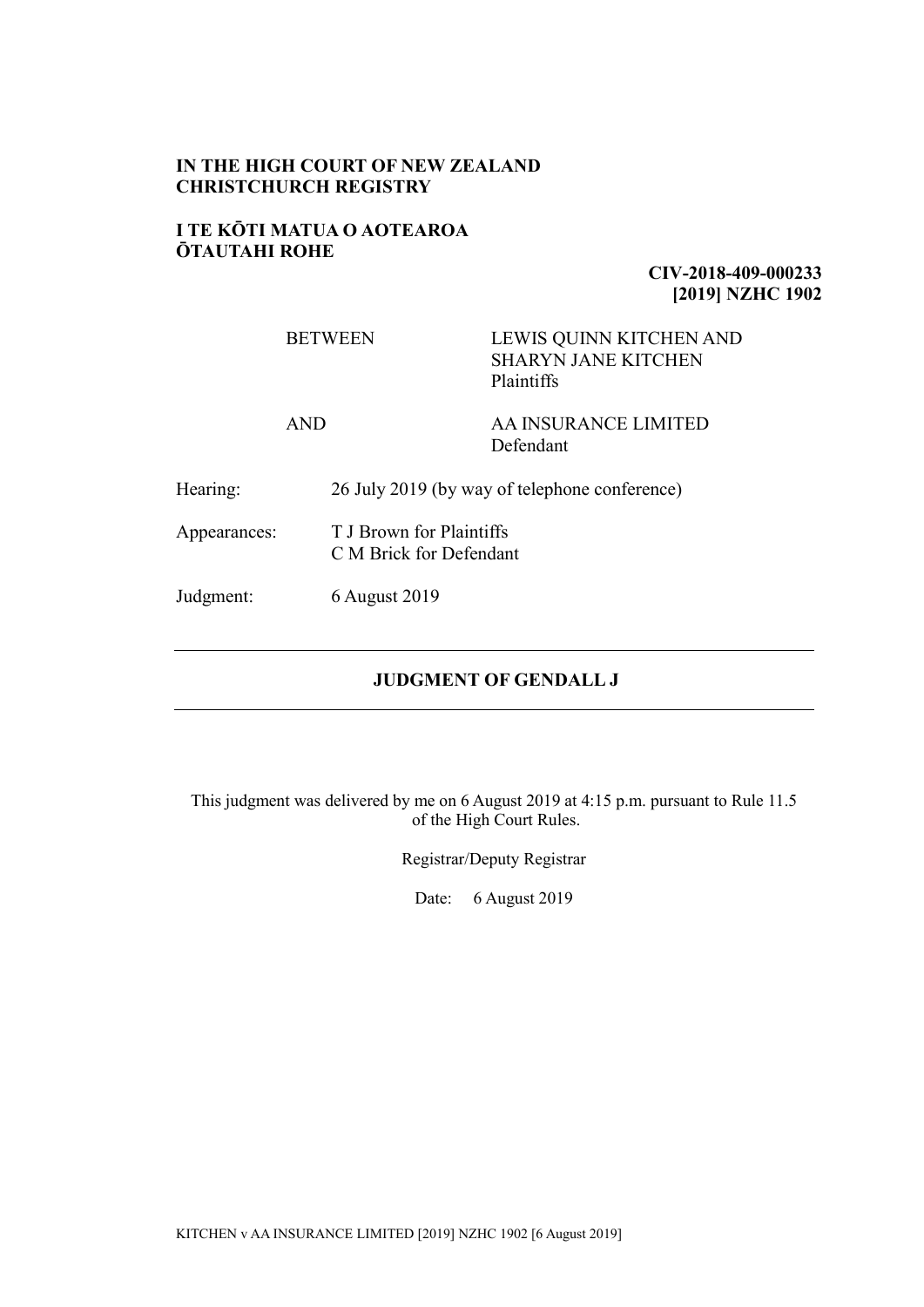### **Introduction**

[1] The plaintiffs have applied to transfer these proceedings to the Canterbury Earthquakes Insurance Tribunal (the Tribunal). The defendant, AA Insurance Limited (AA) opposes the application on the general grounds that it is not in the interests of justice to transfer the proceedings.

[2] The present application is brought pursuant to s 16 of the Canterbury Earthquakes Insurance Tribunal Act 2019 (the Act).

[3] Section 16 of the Act relevantly provides:

### **16 Claim brought by transfer of proceedings from court**

- (1) If a person who is a policyholder or an insured person (or both) is a plaintiff in court proceedings relating to an insurance claim in dispute, a Judge may, on the application of that person or on the Judge's own motion, order that the proceedings be transferred to the tribunal.
- (2) An order to transfer proceedings may be made under subsection (1) only if—
	- (a) the proceedings meet the eligibility criteria for a claim under section 9 (however, the proceedings may also include additional parties to those referred to in section 8, but may not include a class action—see clause 6(2) of Schedule 2); and
	- (b) the other party or parties to the proceedings have been given a reasonable opportunity to comment; and
	- (c) the Judge making the order believes that the transfer is in the interests of justice.

[4] Pursuant to this s 16 of the Act the Court may order a transfer of proceedings to the Tribunal only if the proceedings meet the eligibility criteria and the Court believes that it is in the interests of justice.

[5] In opposing the application, the defendant AA does so on the specific basis that it is not in the interests of justice to transfer the proceeding because:

(a) a 10 day trial has already been set down commencing 2 December 2019;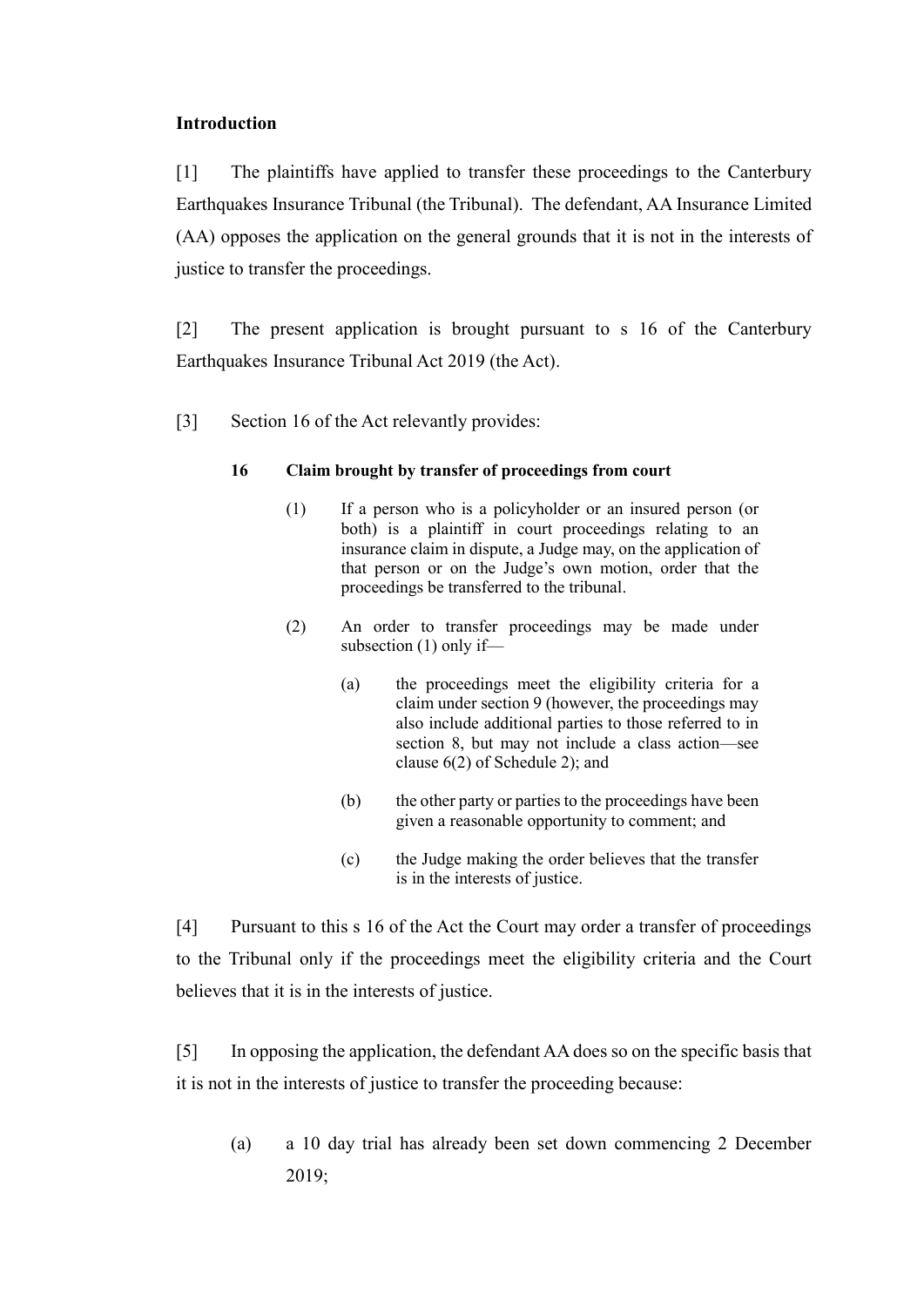- (b) substantial delay would likely result from the transfer;
- (c) further delays would likely add to costs; and
- (d) the dispute in this proceeding is complex and novel.

# **Canterbury Earthquakes Insurance Tribunal Act 2019**

[6] The Act and a similar application by plaintiffs to transfer a proceeding from this Court to the Tribunal has been the subject of consideration in this Court by Associate Judge Lester and a decision he gave in a judgment dated 1 August  $2019<sup>1</sup>$ 

<span id="page-2-0"></span>[7] In that judgment, Associate Judge Lester at paras  $[7] - [15]$  outlined certain background to the Act in the Tribunal process which is usefully repeated here:

### <span id="page-2-1"></span>**Canterbury Earthquakes Insurance Tribunal Act 2019**

[7] The Act was passed in response to what Parliament perceived as being delays in the resolution of issues between homeowners and insurance companies arising from the Canterbury Earthquake Sequence.

[8] Under s 5 of the Act, the Tribunal's jurisdiction to deal with insurance claims is limited to claims arising from earthquakes that occurred between 4 September 2010 and subsequent earthquakes and aftershocks until the close of 31 December 2011. Accordingly, by the time the Act was passed on 31 May 2019 it was nearly eight and a half years [sic] since the last possible earthquake that could be dealt with by the Tribunal.

[9] The passage of time since the Canterbury Earthquake Sequence covered by the Act and Parliament's intention to deal with the perceived delays are reflected in the purpose of the Act.

[10] Section 3 of the Act provides:

## **3 Purpose**

The purpose of this Act is to provide fair, speedy, flexible, and cost-effective services for resolving disputes about insurance claims for physical loss or damage to residential buildings, property, and land arising from the Canterbury earthquakes.

[11] The Act confers on the Tribunal significant and flexible powers. It has the power to direct that the parties attend mediation. It can adopt an inquisitorial process pursuant to s 40 of the Act. It can appoint expert advisers and if the Tribunal considers it appropriate can refer questions of law to this Court.

 $\overline{a}$ 

<sup>&</sup>lt;sup>1</sup> Busby v IAG NZ Ltd [2019] NZHC 1852.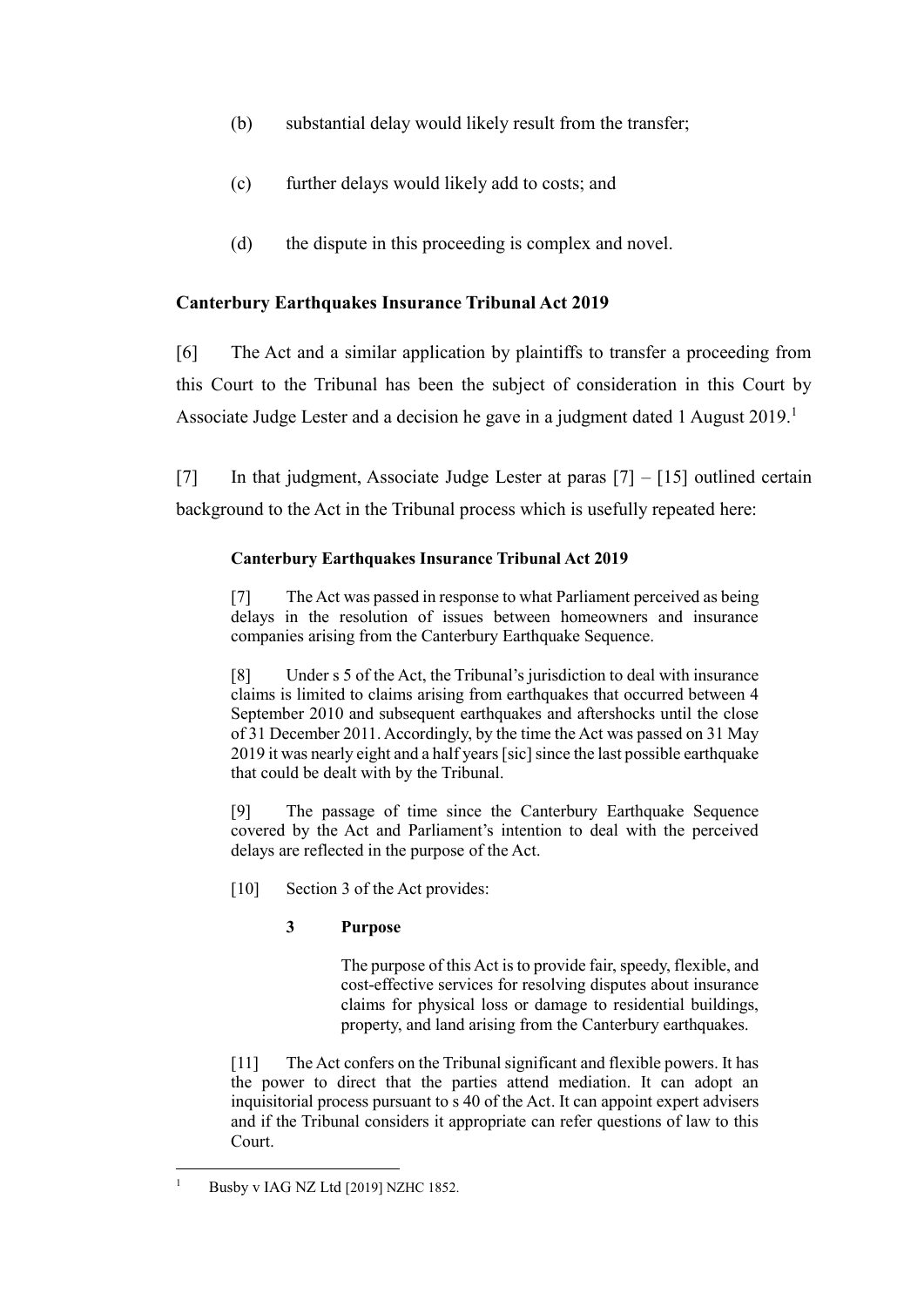[12] A significant aspect of the Tribunal's processes is that the costs of mediation, the obtaining of expert reports, the obtaining of legal opinions from this Court and indeed the Tribunal hearings are not met by the parties.

[13] There are rights of appeal from the Tribunal. In the first instance, the right of appeal under s 54 is to this Court but requires the leave of this Court.

[14] Accordingly, in relation to those affected by the Canterbury Earthquake Sequence, an appeal from the Tribunal will be to the High Court at Christchurch rather than to the Court of Appeal at Wellington which would have been the case had their claim been determined in this Court.

[15] If the need for an appeal eventuates, that will represent a further saving to an insured and to insurance companies who are represented by counsel based in Christchurch.

(citations omitted)

#### **Counsel's arguments**

[8] I turn first to the initial requirement that, for these proceedings to be transferred to the Tribunal, they must first meet the eligibility criteria set out in s 9 of the Act. Section 9 provides:

### **9 Eligibility criteria to bring claim before tribunal**

- (1) The eligibility criteria to bring a claim before the tribunal are that the claim—
	- (a) must arise from a dispute between the parties under section 8; and
	- (b) must seek resolution of liability, or remedies, or both; and
	- (c) must be within the jurisdiction of the tribunal to make an order under section 46.
- (2) Subsection (1)(c) does not require the chairperson (under section 13) or a Judge (under section  $16(2)(a)$  or  $(4)(a)$ )—
	- (a) to form a view on any question of law; or
	- (b) to assess the likelihood of success of the claim or any defence to it.

[9] Addressing this issue, it is clear that this proceeding involves an insurance claim dispute between the plaintiffs as policyholders and AA as the insurer in terms of s 8 of the Act. This dispute relates to the plaintiffs' insurance claim for the physical loss or damage to their home arising from the Canterbury earthquake sequence.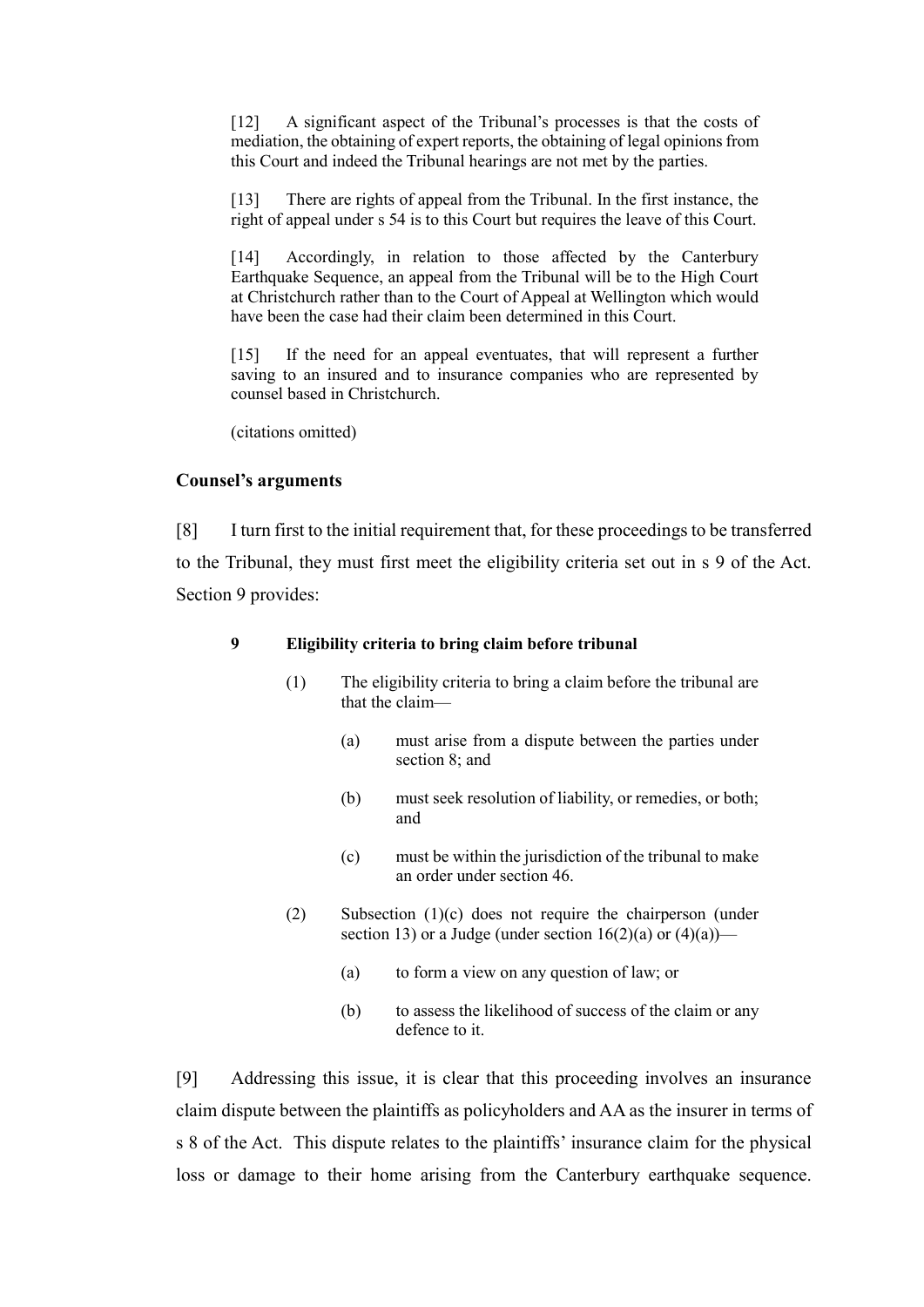Resolution of the liability of AA under the policy and the remedies that should follow is sought in this proceeding. Before me, both parties effectively accepted that the eligibility criteria for the plaintiffs' claim here under s 9 of the Act had been met.

[10] It is clear too that AA as the other party to the plaintiffs' proceeding in this Court, in terms of s 16(2)(b) of the Act, has been given a reasonable opportunity to comment on this application. This is evidenced, first, by the detailed memorandum dated 17 July 2019 counsel for AA has filed in opposition to this application and, secondly, her appearance and submissions provided at the telephone conference hearing of this matter before me on 26 July 2019.

[11] The remaining consideration for this Court therefore is the requirement under s 16(2)(c) of the Act that the Court must "believe that the transfer is in the interests of justice".

[12] On this aspect, the plaintiffs submit that the transfer of this proceeding to the Tribunal is in the interests of justice for reasons which include:

- (a) On 19 April 2018 when this proceeding was filed in this Court, the Tribunal did not exist. Had it existed, the plaintiffs say they would have brought this claim in the Tribunal and not in this Court.
- (b) An economic disparity exists between the plaintiffs and AA. The plaintiffs say AA is able to use this economic disparity to its strategic advantage in the proceedings before this Court, but this disparity would be reduced with a transfer to the Tribunal for reasons which include:
	- (i) The purpose of the Act is to provide a fair, speedy, flexible and cost-effective service for resolving disputes in relation to insurance claims.
	- (ii) Given that the Act provides for a more flexible and informal process, it provides the plaintiffs with the ability to be engaged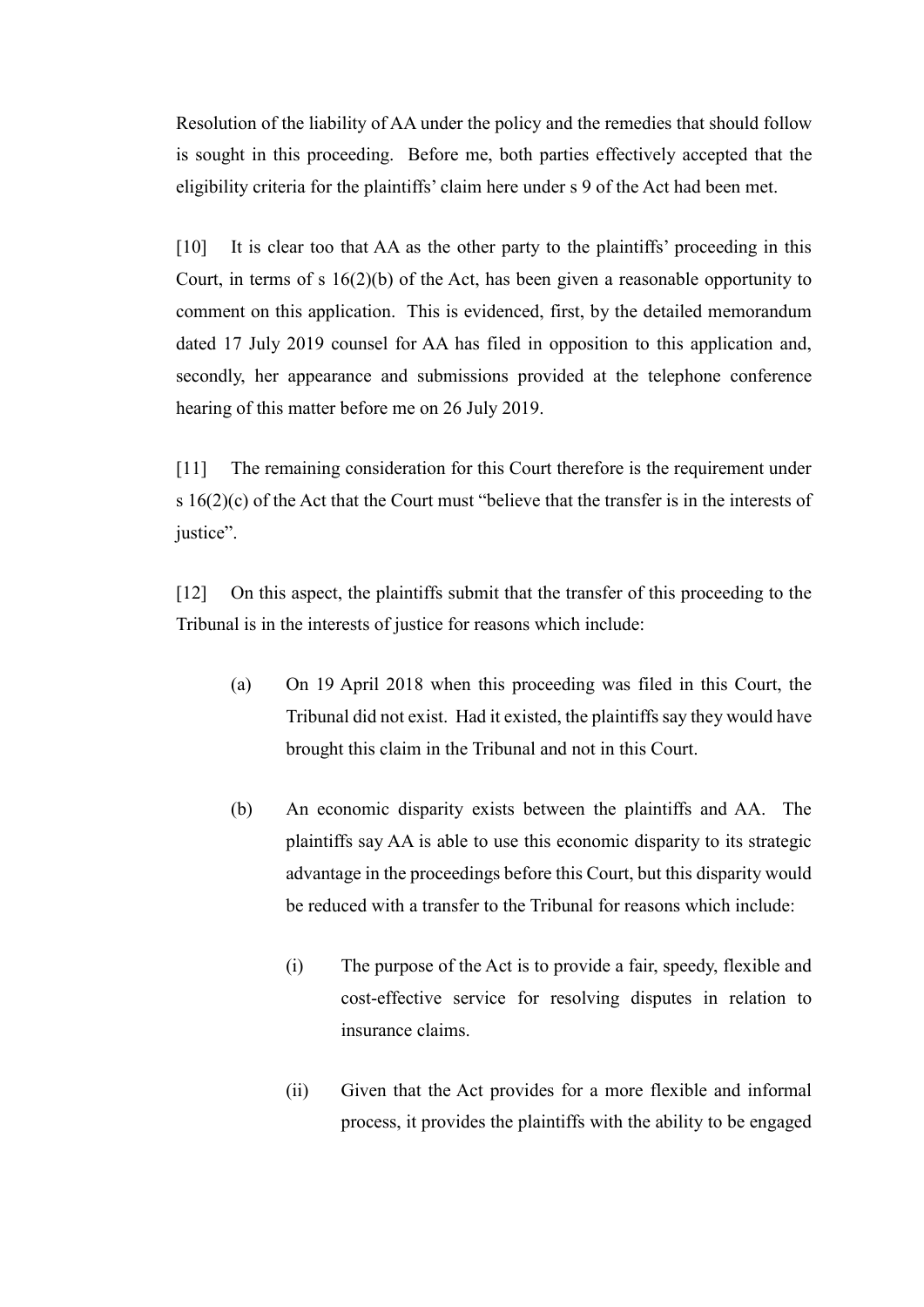in and take on a more direct role in the proceeding than they would be able to do in the High Court.

- (iii) The Act provides for alternative dispute resolution in the form of mediation (which may be directed compulsorily) at the cost of the Tribunal as opposed to the parties. The Tribunal also has an inquisitorial function and can appoint its own expert at its cost to facilitate an expert conference under s 27(1) of the Act.
- (iv) There are no hearing fees payable under the Act.
- (v) Costs may only be awarded in very limited circumstances under s 47 of the Act. In this regard the plaintiffs say they are shortly due to pay significant sums for both the scheduling fee and hearing fees in this Court which would be avoided with a transfer to the Tribunal. (The hearing fees total \$32,000 and the scheduling fee \$1,600.)
- (vi) Any delay that might be caused as a result of a transfer of this proceeding to the Tribunal would not be prejudicial, given that the proceeding relates to claims arising from earthquake events that occurred as long ago as 4 September 2010.

[13] Turning now to AA's arguments in opposition to the present application, these are set out in counsel's submissions as follows:

- 3. It would not be in the interests of justice to transfer the proceedings to the Tribunal because:
	- 3.1 A trial has already been set down for December 2019.
	- 3.2 Substantial delay would likely result from the transfer.
	- 3.3 Further delays would likely add to costs.
	- 3.4 The dispute is complex and novel.

[14] Ms Brick for AA notes, first, that this Court has already set the proceeding down for a two week trial in December 2019 and directed a pre-trial timetable. The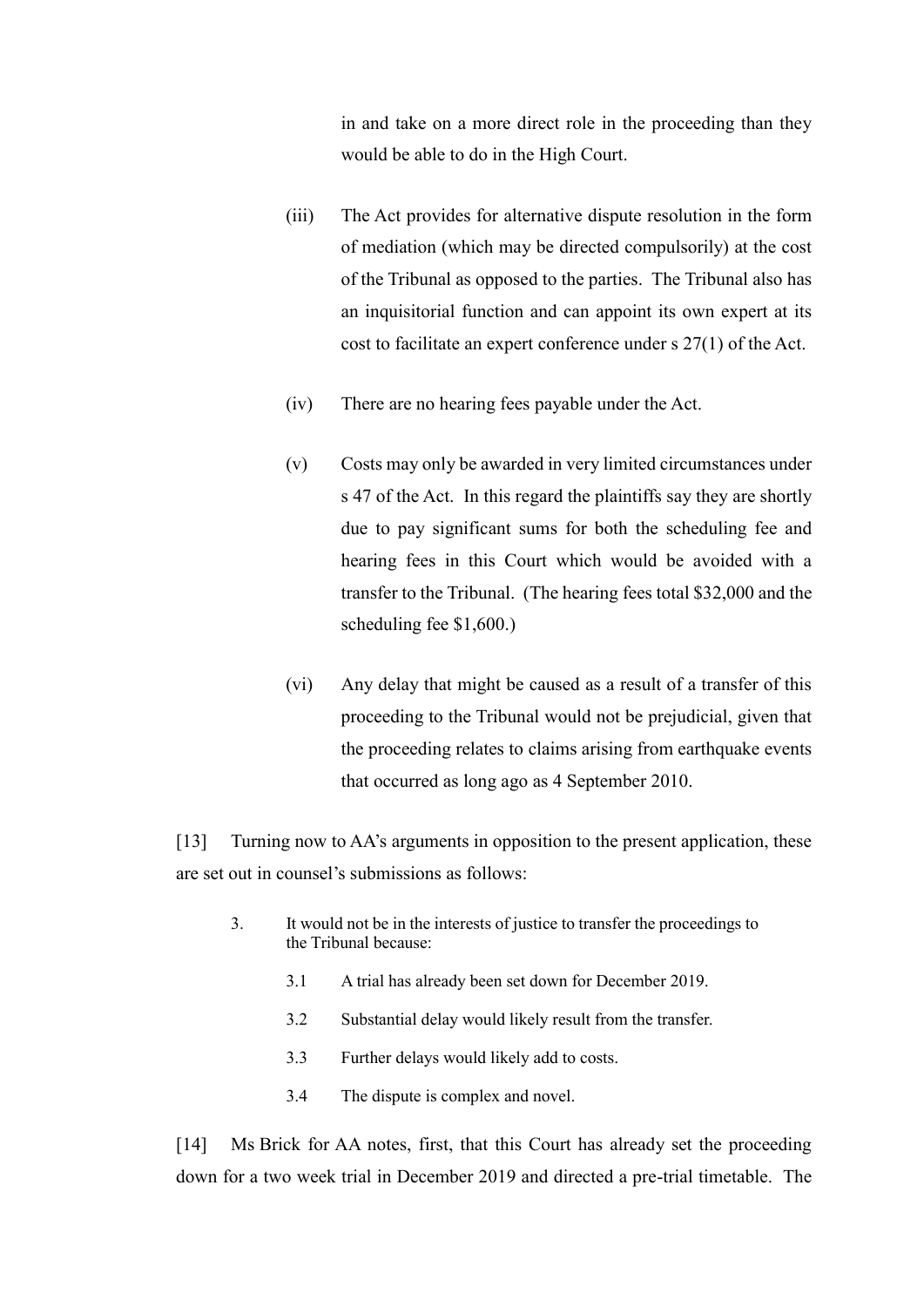Court allocated that trial date when in March 2019 it rejected an application by the plaintiffs for a separate question hearing, it is said in recognition of the need for this proceeding to be concluded promptly. AA contends the proceeding is therefore already on track for a speedy resolution with experts arranged for the 2 December 2019 trial date. Ms Brick argues that it would be contrary to the interests of justice to lose this opportunity to have the dispute resolved by this Court in the timeframe already made possible by the Court's allocation of what has been described as "an early trial date".

[15] On the delay question, Ms Brick suggests that, if these proceedings were to be transferred to the Tribunal, it is likely there would be substantial delays in resolving the dispute between the parties. She maintains the Tribunal would need to head back to a case management stage and would need time to conduct its inquisitorial functions such as appointing any expert advisor and convening an experts' conference. She contrasts this with the situation she says will prevail if the proceedings stay with the High Court where all preliminaries have been completed and the next steps are simply service of the parties' briefs of evidence and preparations for trial in December 2019. AA suggests that working towards this allocated trial date is the speediest option for resolution here and would achieve the purpose of the Act.

[16] Turning now to issues as to costs, AA contends that the delays that will be caused by transferring this proceeding to the Tribunal may ultimately increase costs for both parties. This, Ms Brick says, is because further expert and legal costs will be incurred by returning back to the case management stage before the Tribunal. All this AA suggests might also outweigh any saving of costs to the plaintiffs from not being required to pay the Court's setting down or hearing fees for the upcoming trial. The most cost-effective method of resolving this dispute, according to AA, will be to proceed with the trial in December 2019.

[17] AA's last argument here is that transferring the proceeding to the Tribunal would also not be in the interests of justice because the present claim is a complex and novel one. As to this, AA contends that the Act envisages complex or novel claims and questions of law may be more appropriately decided by a Court because: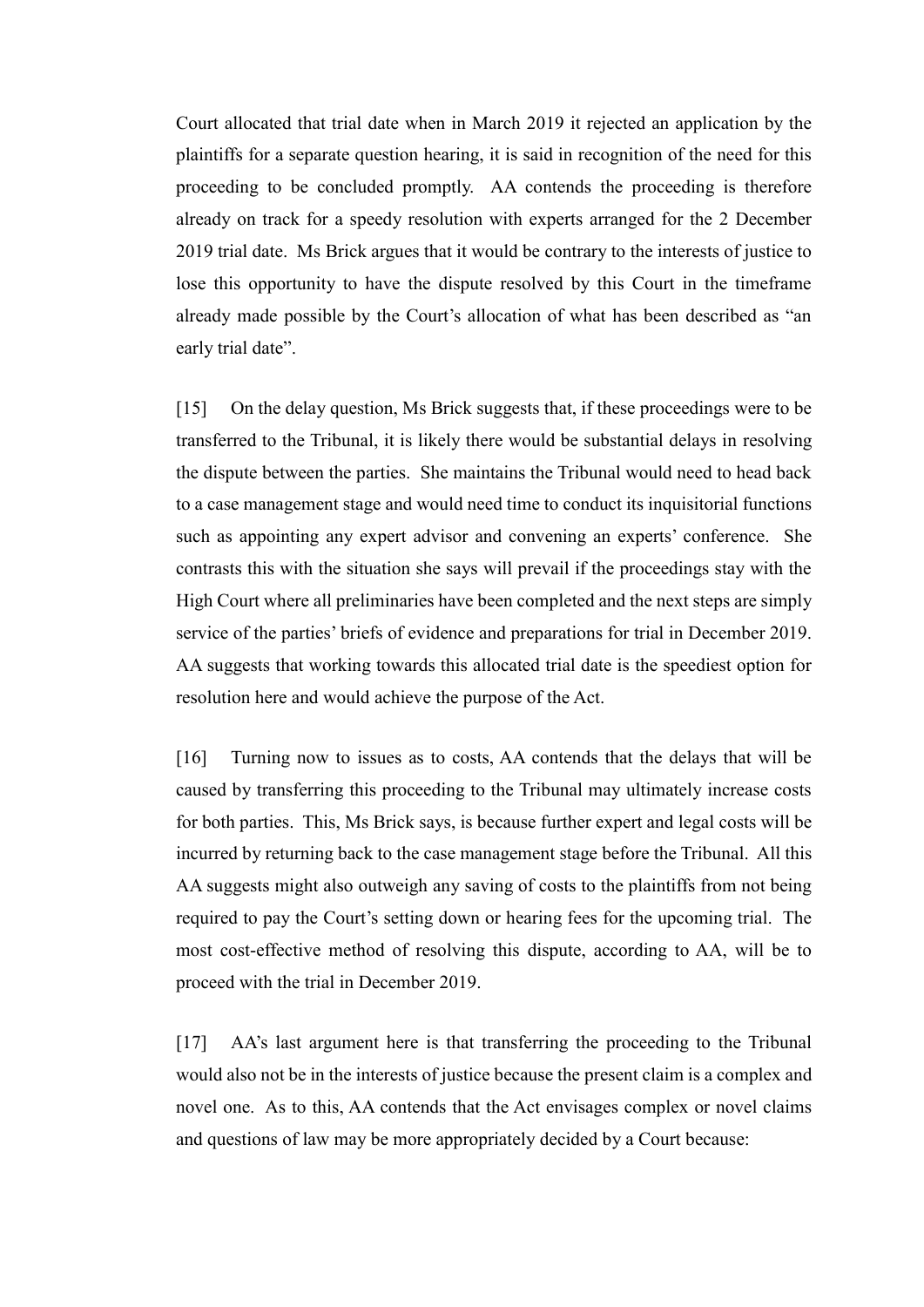- (a) Section 28 states that the Tribunal may order that a claim be transferred to the Court if "the claim presents undue complexity" or "the claim is a novel claim": and
- (b) Section 53 provides that if a question of law arises, the Tribunal may "refer the question to the High Court for its opinion" and "may delay the hearing until it receives the Court's opinion."

[18] On all of this, Ms Brick maintains that a complex and novel aspect arises in the present claim here relating to what is said to be inundation hazards in the general area of the plaintiffs' property. This issue seems to relate to whether obtaining a waiver of clause B2 of the Building Code in respect of replacement cladding for the plaintiffs' house complies with the terms of the policy. This, she says, is a mixed question of fact and law. The relevant policy term provides that AA may, at its option, replace an old item with a new item or "rebuild or repair the property as new (including the additional costs necessary to comply with statutes, regulations and local government bylaws)."

[19] This issue, according to AA, does not involve simply identifying the physical damage to the cladding and an appropriate remedial strategy. Ms Brick contends that there needs to be an assessment of whether additional costs of lifting the house to mitigate the consequences of what is claimed as an inundation hazard in the area are "necessary" to comply with the law. AA's position (which the plaintiffs dispute) is that these costs are not necessary because the local authority is willing to grant a waiver and consequently there is no legal impediment to reinstatement of the earthquake damage in the manner AA suggests.

[20] This matter has already been the subject of an application by the plaintiffs for a separate question hearing on the issue before this Court, an application which was rejected. As a result, Ms Brick contends for AA that there would be significant evidence required to determine this issue and this must suggest it is complex and novel.

[21] It is for all these reasons that AA argues, therefore, that transferring the present proceeding to the Tribunal would not be in the interests of justice.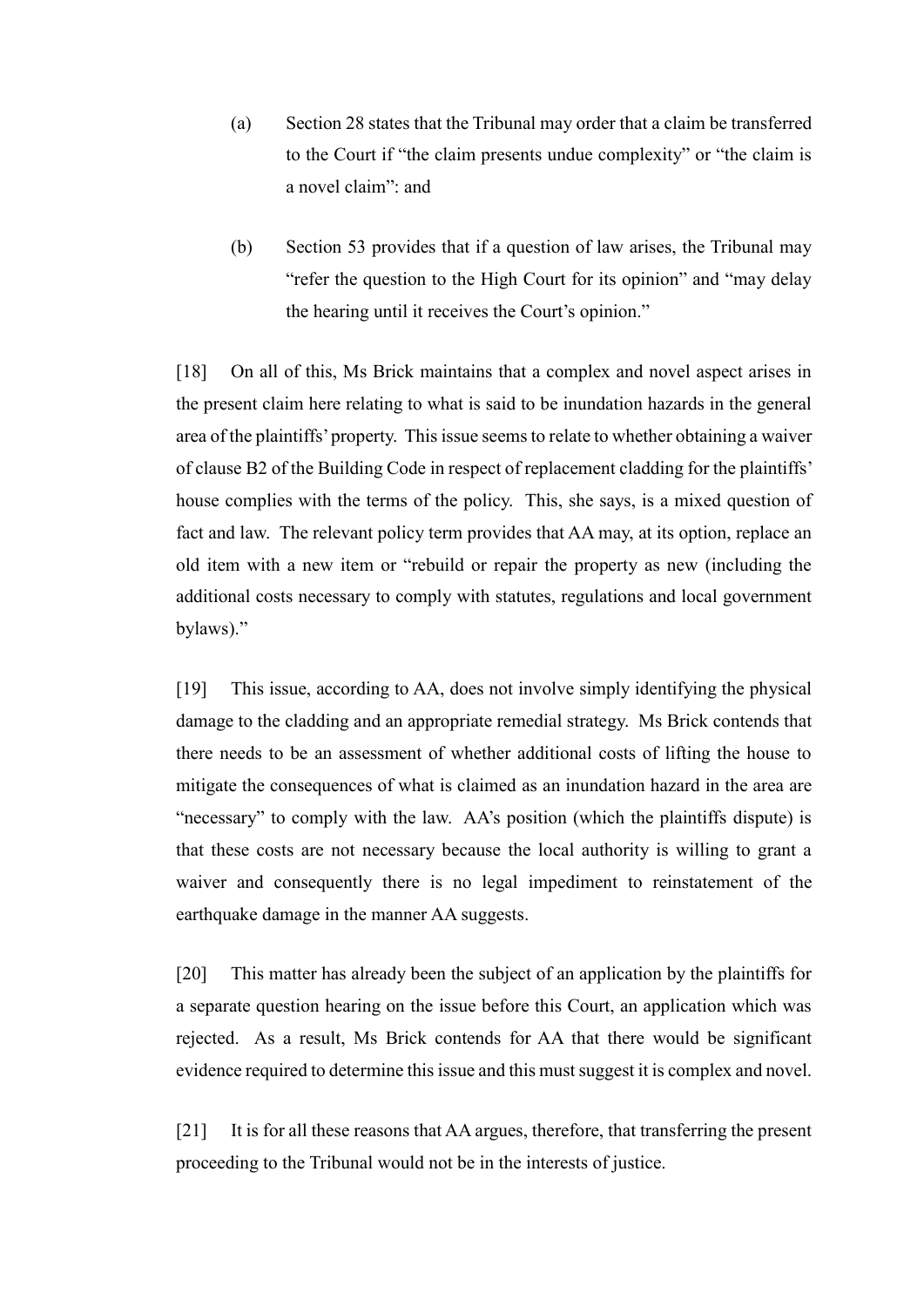#### **Analysis and my decision**

[22] The overriding issue in this application is whether transferring this proceeding to the Tribunal in terms of s 16(2)(c) is in the interests of justice. To determine whether that is the case involves an examination of whether the transfer will meet the purposes of the Act as set out in s 3 and whether there are any other factors that might arise in this particular case.

[23] Section 3 of the Act states:

#### **3 Purpose**

The purpose of this Act is to provide fair, speedy, flexible, and cost-effective services for resolving disputes about insurance claims for physical loss or damage to residential buildings, property, and land arising from the Canterbury earthquakes.

[24] Although AA has attempted to suggest that a transfer to the Tribunal will of itself result in substantial delay, extra costs and result in the scheduled December 2019 trial date in this Court being lost, I do not accept that this is necessarily the case here.

[25] As to the question of delay, I accept that invariably there may be some short delay with a transfer of a proceeding like this from the High Court to the Tribunal. In this particular case, however, I note that experts for the parties who have been engaged have not as yet engaged in any conferral process. Once that occurs and especially if the Tribunal is to engage its own expert, there would be no duplication relating to any conferral process.

[26] If a transfer is to be ordered here, the Tribunal would then hold a first case management conference. At that point, it is clear the Tribunal would have regard to the significant steps already taken in the High Court in this proceeding.

[27] As has already been noted, this proceeding has been set down for trial in this Court in December which is some four months away. Briefs of evidence, as I understand the position, are still to be exchanged and arrangements for the trial such as flights and accommodation for experts and the like are still outstanding.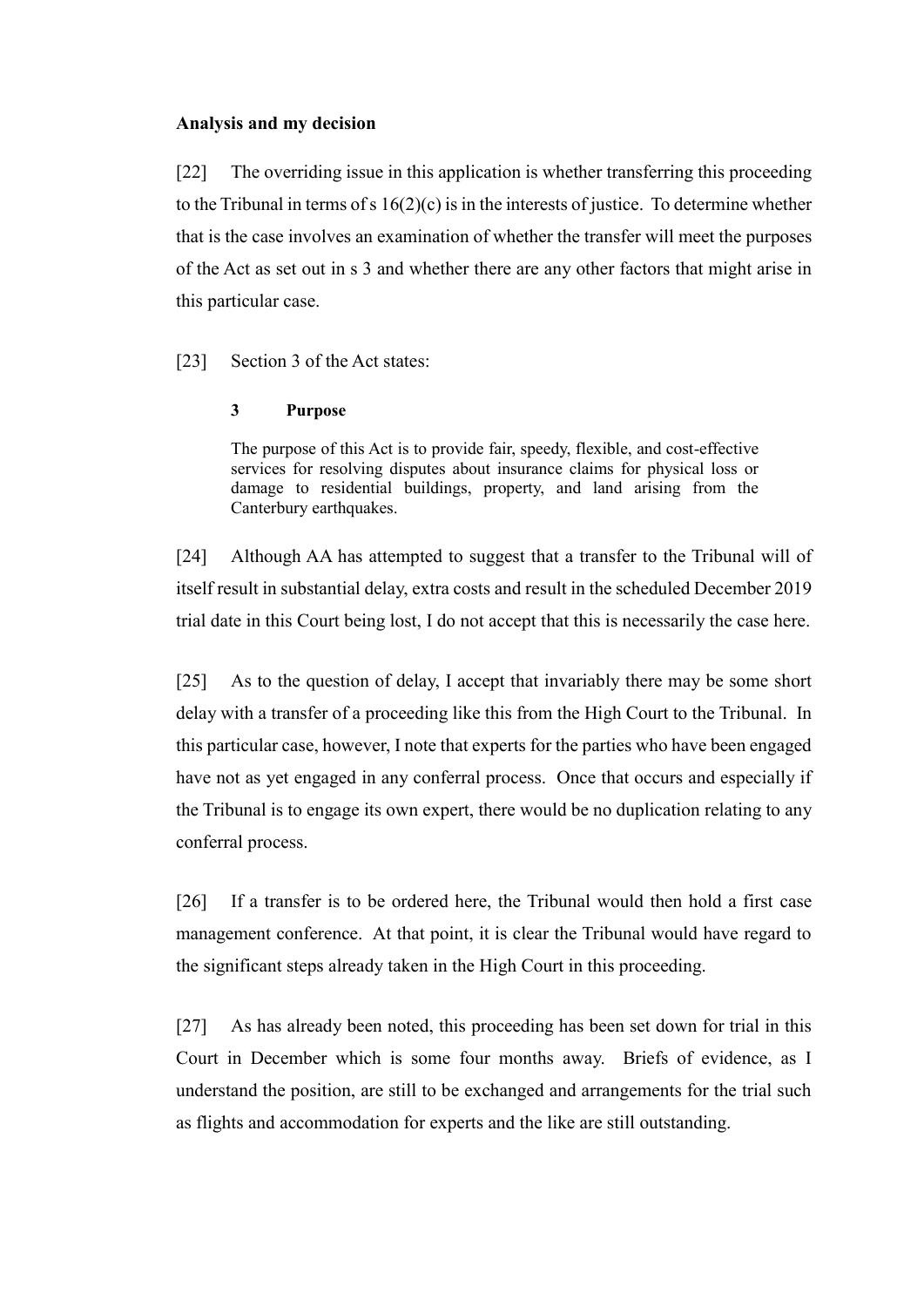[28] There can be no doubt that the provisions of the Act provide for significant flexibility in process and otherwise. I accept too that the Tribunal and its professional members will keep in mind at all times the purpose of the Act. These are to provide "fair, speedy, flexible and cost effective services for resolving" the remaining Canterbury insurance claims, the majority of which have been outstanding at this point for many years.

[29] Notwithstanding that there may be some short initial delays arising with a transfer of this proceeding from this Court to the Tribunal, as I see it, Parliament clearly intended that, notwithstanding this, transfers would occur in situations such as the present, because otherwise the insertion of s 16 into the Act would be redundant.

[30] On the issue of cost effectiveness, in my view there can be no doubt here that transfer to the Tribunal would not increase the costs of the parties but, in fact, the reverse is likely to be the case. I say this for a number of reasons including:

- (a) As this proceeding has been set down in this Court for a 10 day trial, as noted above, this means the plaintiffs would incur \$32,000 in hearing fees and \$1,600 for the scheduling fee. These fees would be avoided with a transfer to the Tribunal.
- (b) I accept the Tribunal here would have regard to steps already taken in this Court and would not unnecessarily duplicate matters. Any expert evidence obtained by the parties would be able to be utilised in the Tribunal process and would not be wasted. As I understand the position, expert briefs of evidence are not required in the Tribunal and the expert concerned would need only to file an affidavit attaching their technical report, thus reducing costs. The ability of the Tribunal to appoint its own expert at no cost to the parties is also noted.
- (c) The Act also provides for a more flexible and informal process to be adopted in resolving the parties' dispute which may well have a cost saving element.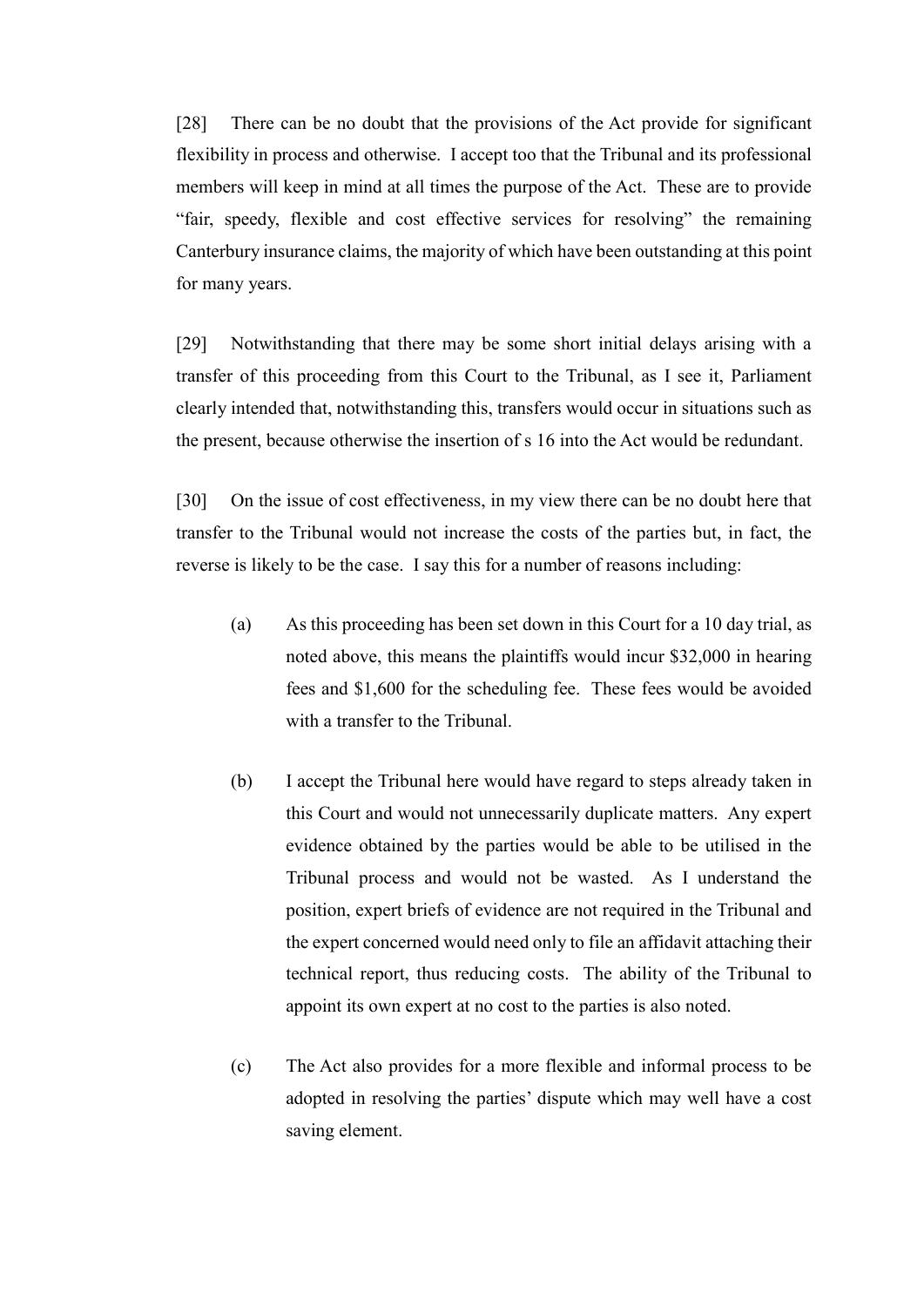- (d) The Tribunal, too, has the ability to direct the parties to mediation and to appoint a mediator through the Ministry of Business Innovation and Employment at no cost to the parties.
- (e) Lastly, the Tribunal also has an inquisitorial function and can appoint its own expert at its own cost, as I note above, to facilitate an expert conference under s 27(1) of the Act. This could have significant advantages here.

[31] Lastly, I turn to address the AA's assertion that the transfer of this proceeding to the Tribunal would not be in the interests of justice because the claim is a complex and novel one.

[32] On this, as I have outlined above, s 28 of the Act provides that the Tribunal "may" order that a claim be transferred to the Court where it "presents undue complexity" or the claim "is a novel claim". I accept that neither limb necessarily applies here. The issue as to whether obtaining a waiver of cl B2 of the Building Code in respect of replacement cladding complies with the policy terms is not, in my view, inherently a novel or complex one.

[33] Further, the power under s 28 is a discretionary one to be exercised by the Tribunal. It is for the Tribunal itself to determine whether or not the claim presents undue complexity or is a novel one and, if so, whether it is more appropriate for the Court to decide the claim. It is not, as I see it, for this Court to pre-judge the application of s 28.

[34] Section 53 of the Act, as I have noted, provides that if a question of law arises "during any case management process under this Act or at the hearing of a claim" the Tribunal "may…refer the question to the High Court for its opinion" and "may delay the hearing until it receives the Court's opinion". Clearly, a referral under s 53 is made by the Tribunal and not the parties, although the Tribunal must give the parties a reasonable opportunity to comment on whether the question should be referred to the High Court before doing so.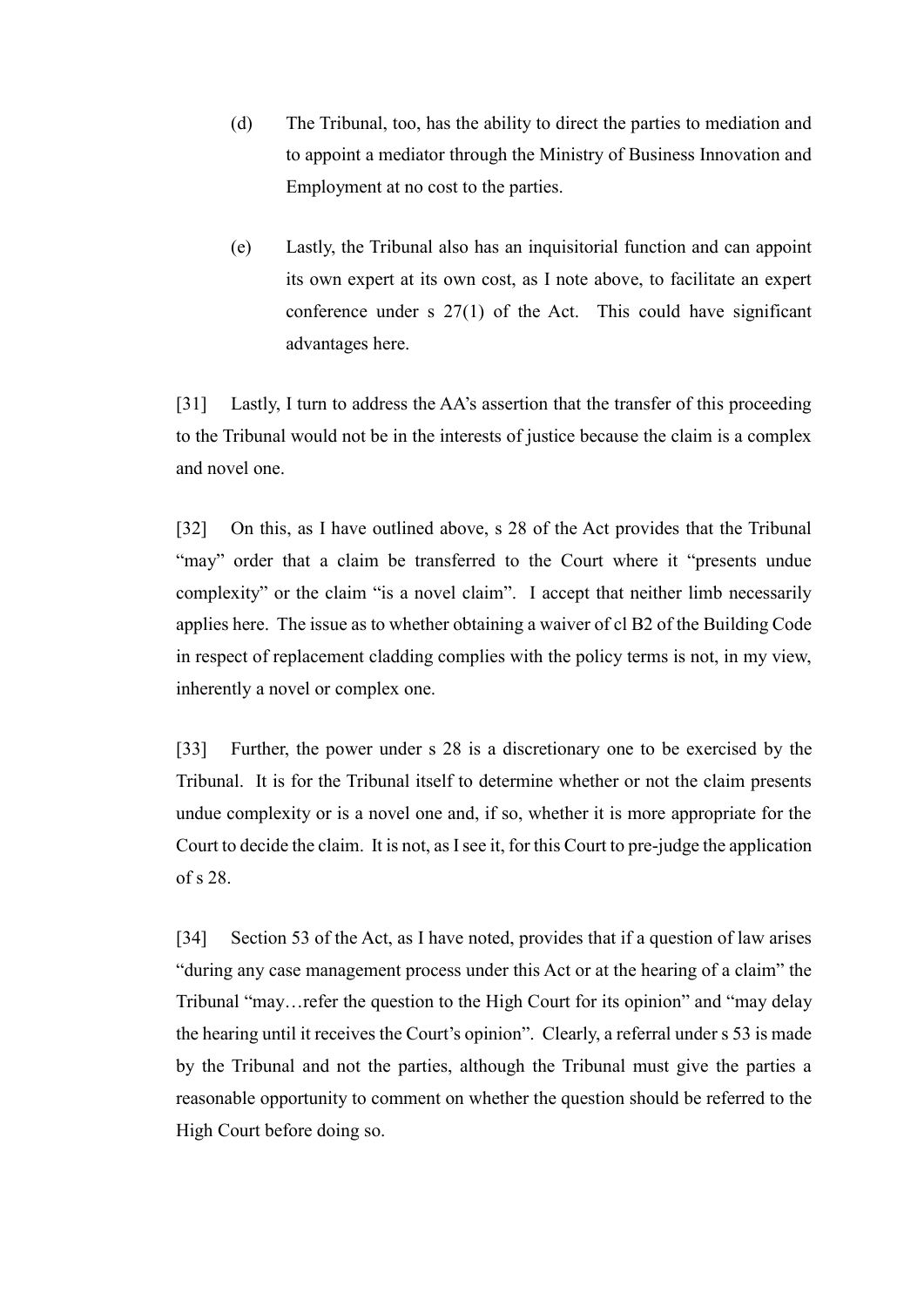[35] Again, the Tribunal's power under s 53 is a discretionary one. While this Court previously rejected an application by the plaintiffs for a separate question hearing, the reason for this was because the Court considered it would need to hear evidence on certain factual matters relating to this. The Tribunal has the ability to determine those factual matters (including in the present case whether the cladding needs to be replaced, the effects of lifting the dwelling etc) and, if it deems it is necessary, the Tribunal can then refer a question of law arising to this Court under s 53 for its opinion.

[36] Finally, it is useful to repeat here certain additional comments made by Associate Judge Lester in his earlier *Busby* decision noted at [\[7\]](#page-2-0) above (in relation to the situation that prevailed in that case) at paras  $[40]$  and  $[46]$ :<sup>2</sup>

[40] The reality is earthquake cases that have not been resolved by this stage may well involve complex factual, expert or legal issues. The disputes that remain outstanding are the cases which Parliament intended to give policyholders the ability to seek that their dispute be dealt with in the Tribunal. That a case may be legally complex or factually involved is not of itself a reason not to transfer a case when complexity is likely to be a factor as to why resolution was not reached years ago. That Parliament passed s 53 as a means to resolve involved or complex legal issues of itself is consistent with such cases being able to be transferred to the Tribunal. Parliament anticipated that complex legal issues may arise in cases transferred to be Tribunal and created a mechanism to deal with such issues.

…

[46] The concrete benefits transfer will bring in terms of the Tribunal's flexible procedures, its ability to instruct independent experts, the absence of hearing fees (which in lengthy High Court hearings can add tens of thousands of dollars) and its ability to closely manage cases outweigh, when considering the interests of justice, the possibility that the Tribunal may use the power in s 53. [Referring a question of law to the High Court.] Indeed, the possible use by the Tribunal of s 53 is inherent when any case is transferred. In my view, that the Tribunal may use a power conferred on it by Parliament is not a promising start to an argument that transfer is contrary to the interests of justice.

[37] The situation in the present case is not dissimilar in many respects to that faced by Associate Judge Lester in *Busby.* I agree with and adopt those comments which are also appropriate here.

 $\overline{a}$ <sup>2</sup> *Busby v AA Insurance Ltd,* above [n 1.](#page-2-1)